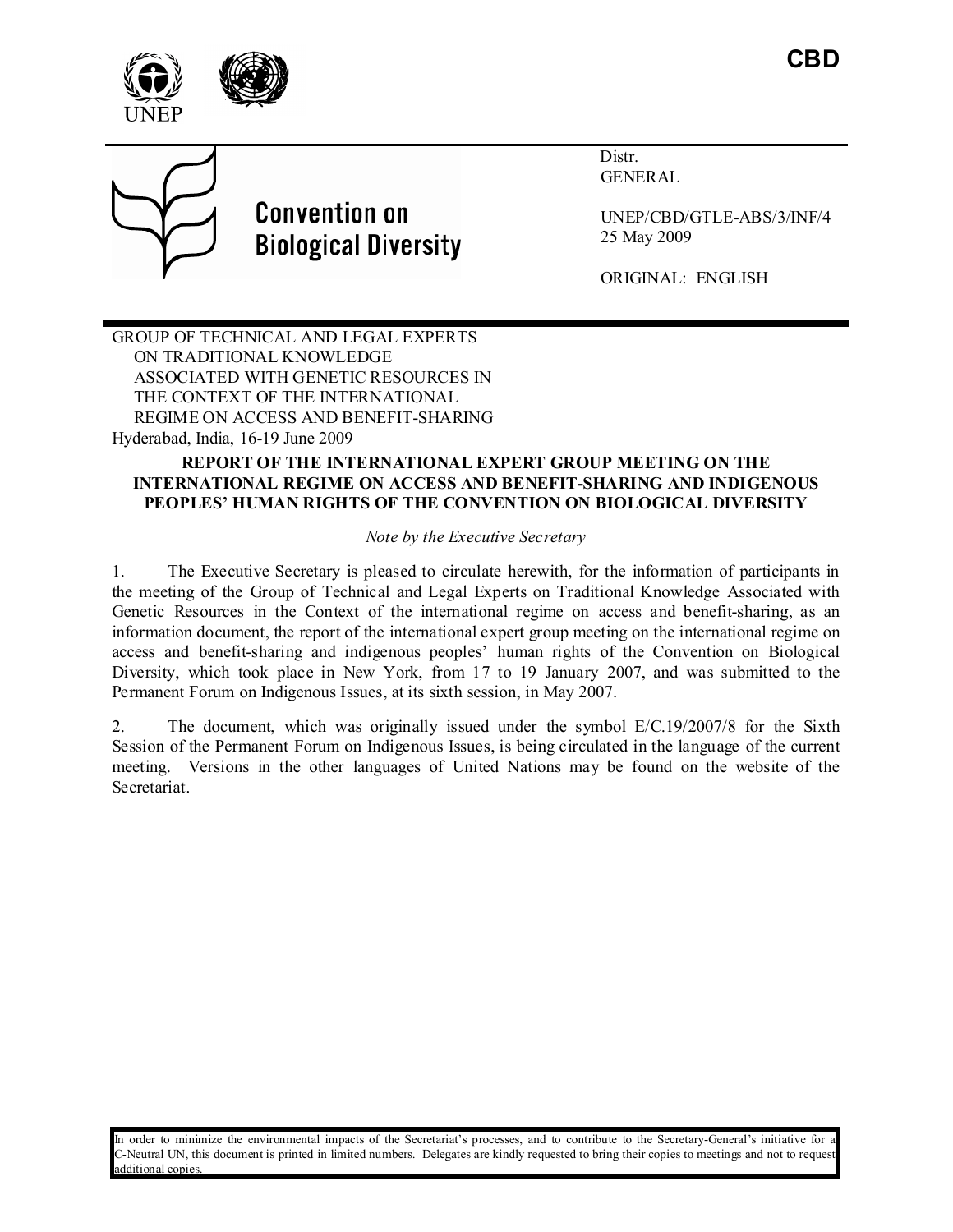

14 March 2007

Original: English

**Permanent Forum on Indigenous Issues Sixth session**  New York, 14-25 May 2007 Item 4 of the provisional agenda\* **Implementation of recommendations on the six mandated areas of the Forum and on the Millennium Development Goals** 

> **Report of the international expert group meeting on the international regime on access and benefit-sharing and indigenous peoples' human rights of the Convention on Biological Diversity**\*\*

 *Summary* 

 The present report provides an overview of the issues discussed at the international expert group meeting on the international regime on access and benefitsharing and indigenous peoples' human rights of the Convention on Biological Diversity, held from 17 to 19 January 2007 at Headquarters in New York. Some of the issues examined included elements of customary law vested in traditional knowledge, indigenous peoples' participation in decision-making, human rights treaties, existing and other emerging instruments that are applicable to traditional knowledge, and the proposed certificate of origin, source or legal provenance for genetic resources.

<sup>\*\*</sup> The submission of the present report was delayed in order to ensure the inclusion of the most recent information.



 <sup>\*</sup> E/C.19/2007/1.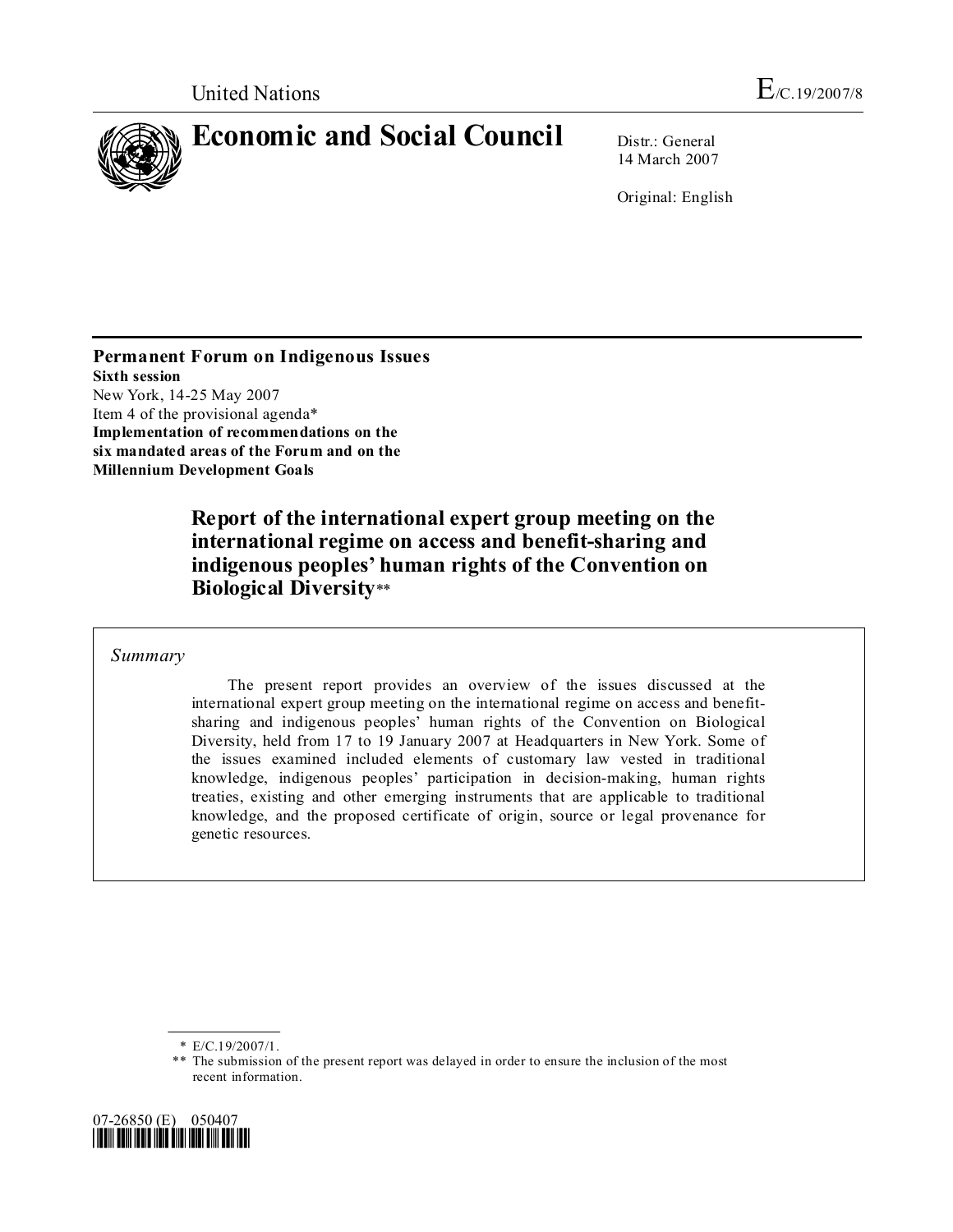# **I. Introduction**

1. At its fifth session, the Permanent Forum on Indigenous Issues recommended that the Economic and Social Council authorize a three-day international expert group meeting on the international regime on access and benefit-sharing and indigenous peoples' human rights of the Convention on Biological Diversity. At its resumed session in December 2006, the Council decided to authorize the expert group meeting with the participation of representatives from the United Nations system, five members of the Permanent Forum, other interested intergovernmental organizations, experts from indigenous organizations and interested Member States. It also requested that the results of the meeting be reported to the Permanent Forum at its sixth session in May 2007. 1 The meeting was organized by the secretariat of the Permanent Forum and held from 17 to 19 January 2007 at Headquarters in New York (see annex I).

# **II. Organization of work**

# **Attendance**

2. The following Permanent Forum members attended the meeting: Victoria Tauli-Corpuz, Hassan Id Balkassm, Eduardo Almeida, Pashuram Tamang, Ida Nicolaisen and Merike Kokajev.

3. The following invited experts participated in the meeting: Clark Peteru (Pacific), Sem Shikonga (Africa), Mattias Ahren (Arctic), Yolanda Teran (Central and South America and the Caribbean), Erjen Khamaganova (Eastern Europe, Russian Federation, Central Asia and Transcaucasia), Joji Carino (Asia), Merle Alexander (North America).

4. The meeting was attended by observers from United Nations departments, agencies, funds and programmes, observers from other intergovernmental organizations, non-governmental organizations and Member States (see annex II).

### **Documentation**

**\_\_\_\_\_\_\_\_\_\_\_\_\_\_\_\_\_\_** 

5. The participants had before them a draft programme of work and documents prepared by participating experts. The documentation is available on the website of the secretariat of the Permanent Forum (www.un.org/esa/socdev/unpfii/en/ workshops.html).

### **Opening of the meeting**

6. At the opening of the meeting, the Assistant Secretary-General for Economic Development, Jomo Sundaram, on behalf of the Under-Secretary-General for Economic and Social Affairs, made an opening statement.

<sup>&</sup>lt;sup>1</sup> *Official Records of the Economic and Social Council, 2006, Supplement No. 23 (E/2006/43),* chap. I.A, draft decision I.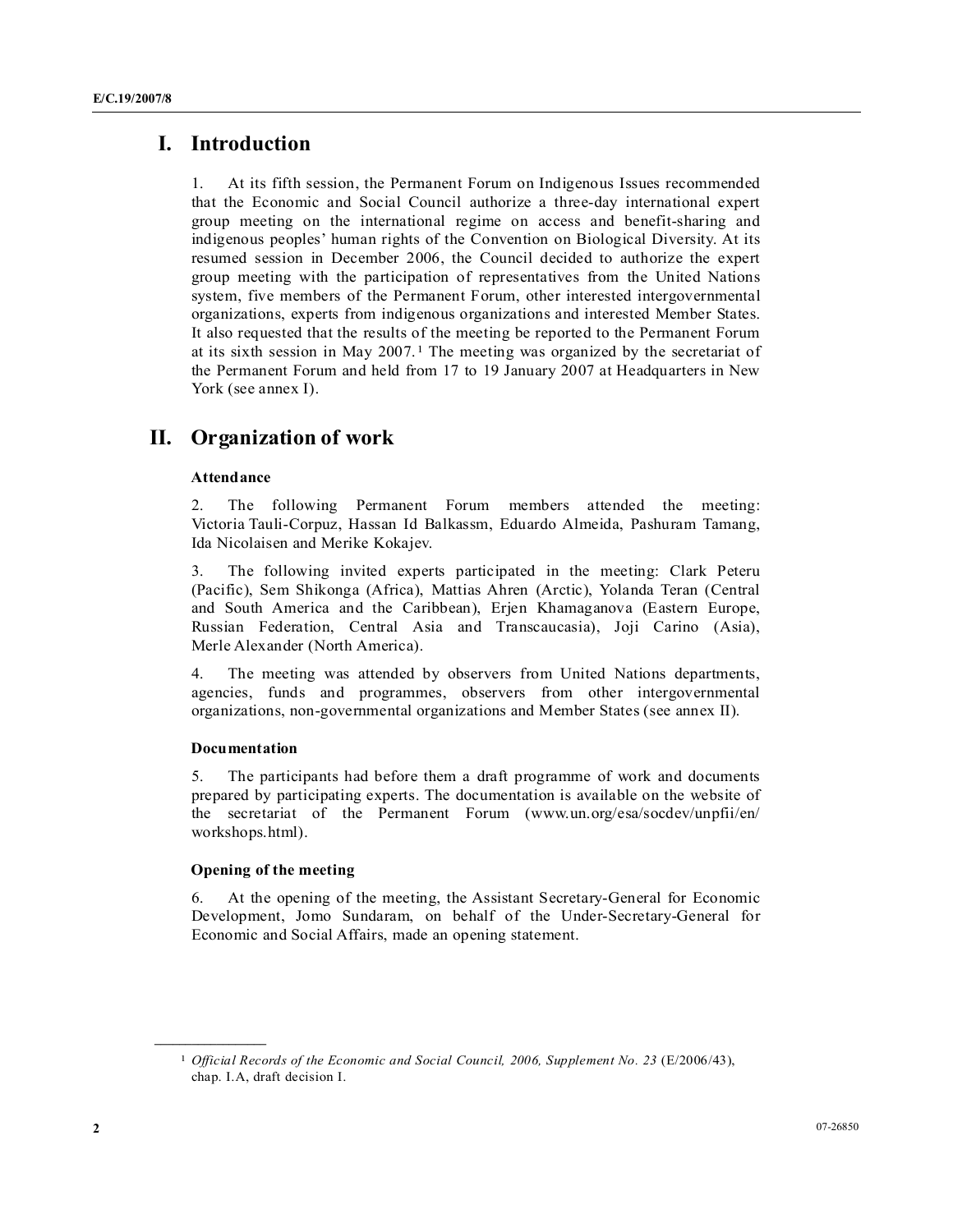# **Election of officers**

7. The Chairperson of the Permanent Forum, Victoria Tauli-Corpuz, was elected Chairperson of the meeting. John Scott of the secretariat of the Convention on Biological Diversity was elected rapporteur.

# **Adoption of conclusions and recommendations**

8. On 19 January 2007, the participants in the meeting adopted, by consensus, the conclusions and recommendations contained in section III below.

### **Closure of the workshop**

9. The meeting was closed after the conclusions and recommendations were adopted at the final plenary meeting, held on 19 January 2007.

# **III. Highlights of the discussion**

10. In the discussions held during the course of the meeting, the participants examined various issues specific to indigenous peoples and the development of the international regime on access and benefit-sharing of the Convention on Biological Diversity. Some of the issues discussed included, but were not limited to, elements of customary law that are vested in traditional knowledge protection and transmission; an analysis of indigenous participation, including the levels and roles in decision-making; human rights treaties and other existing or emerging instruments that are applicable to traditional knowledge and genetic resources; options and opportunities in the proposed certificate of origin, source or legal provenance for genetic resources; and the role of customary law in the protection of traditional knowledge and development of regimes on access to genetic resources and benefit-sharing.

11. At the commencement of the meeting, the experts provided an overview of policies on the access and benefit-sharing provisions of the Convention on Biological Diversity, as well as examples of such arrangements at the national and local levels. The provisions include the Bonn Guidelines which were developed to assist Governments and stakeholders in establishing legislative, administrative or policy measures on access and benefit-sharing and in negotiating contractual arrangements.

12. The experts explained that the terms of reference for negotiating an international access and benefit-sharing framework within the Convention require a gap analysis, but remain open-ended as to whether there should be one or more instruments that could be legally binding or non-binding regarding access to genetic resources and the sharing of benefits. The terms include the consideration of possible elements of the regime, such as measures to facilitate access, measures to ensure compliance with free, prior and informed consent, mutually agreed terms and protection of traditional knowledge, and others.

# **Human rights**

13. One expert pointed out that early human rights laws were influenced by theories of liberalism and the rights of the individual. The absence of provisions protecting the rights of collectivities are evident in, among others, the Universal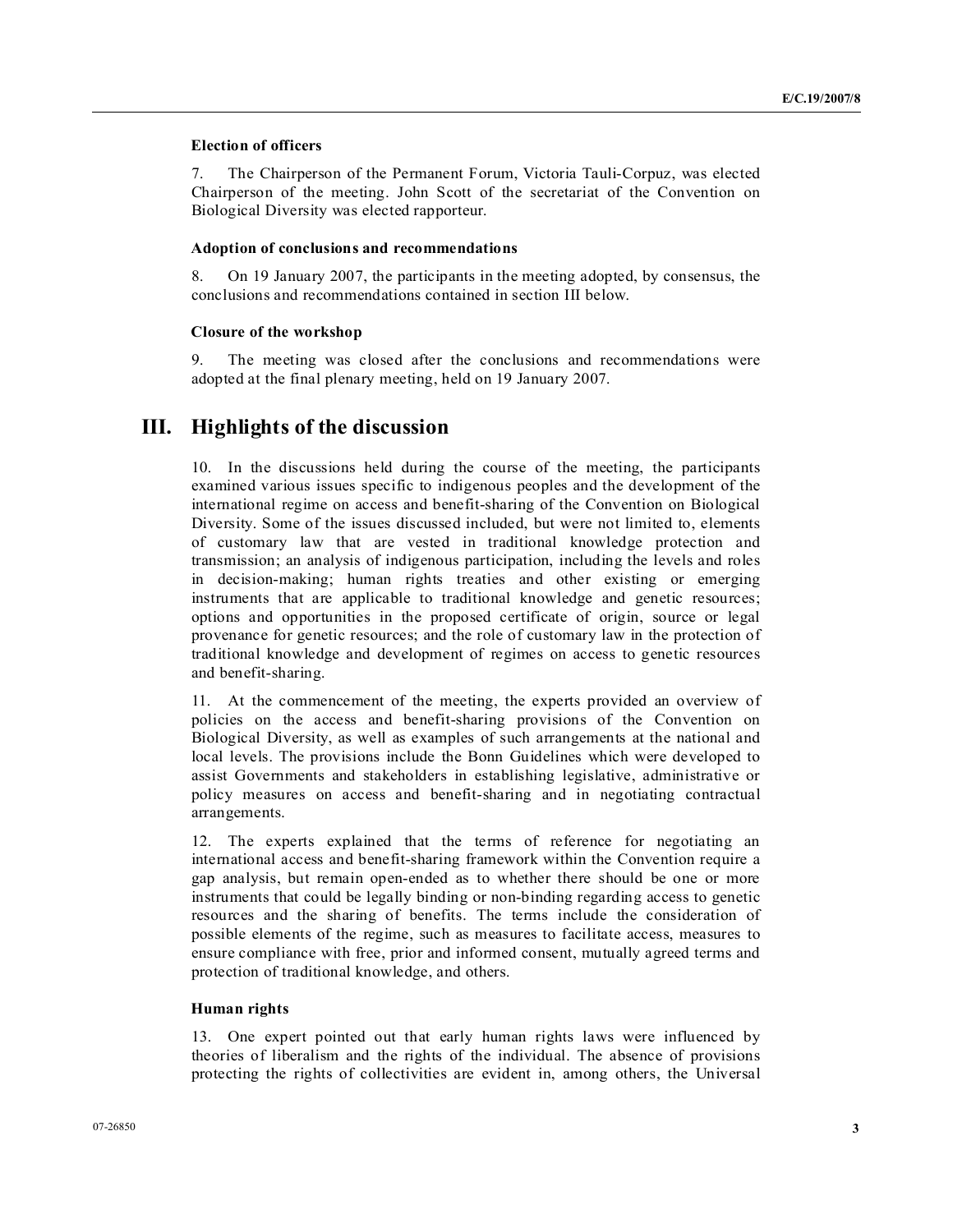Declaration of Human Rights, adopted and proclaimed by the General Assembly in its resolution 217 (A) III of 10 December 1948, and Convention No. 107 of the International Labour Organization (ILO), which took an assimilationist approach and did not protect indigenous peoples as distinct ethnic entities. It was during the 1980s that a change occurred towards communitarianism, the result of a new approach taken by liberal States to ethnic groups and their issues, including indigenous peoples. The emergence of communitarianism, or what is now known as "multiculturalism", is mirrored in international law and evident in ILO Convention No. 169 and other covenants and conventions, including the International Convention on the Elimination of All Forms of Racial Discrimination and the International Covenant on Economic, Social and Cultural Rights.

14. The draft declaration on the rights of indigenous peoples, adopted by the Human Rights Council in June 2006 and currently awaiting adoption by the General Assembly, confirms established international law. Several articles of the draft declaration highlight, in particular, the right of indigenous peoples to control, protect and develop their cultural heritage, including traditional knowledge, and the right to their lands and natural resources.

15. The recent changes in international human rights law may also be reflected in the right to self-determination in that it can be broadly interpreted to apply not only to the inhabitants of a State or territory but also to non-State forming peoples. 2 There is a long-held belief that the right to self-determination can also apply to indigenous peoples, who have the right to determine their models of development and the use of their lands and natural resources. However, the Convention on Biological Diversity only makes reference to State sovereign rights with regard to the exploitation of natural resources and the responsibility for determining access to genetic resources and associated traditional knowledge. It does not specify to what extent this sovereign right can extend to indigenous peoples who traditionally occupy the lands and resources within a State.

16. Regarding the development of an international regime on access and benefitsharing, participants emphasized that such a regime, whether it be a legally or non-legally binding instrument, should conform to internationally recognized human rights laws, including indigenous peoples' collective rights. Furthermore, the concept of free, prior and informed consent should be included as an important part of an international regime on access and benefit-sharing, not only as a methodology, but also as a principle in addition to international human rights standards.

17. By virtue of their right to self-determination, indigenous peoples should be able to say whether or not they support an international regime on access and benefit-sharing; if they do support such a regime, they should have input in its development. Participants agreed that regardless of the form of the international regime or agreement within the Convention framework, it should guarantee the

**\_\_\_\_\_\_\_\_\_\_\_\_\_\_\_\_\_\_** 

<sup>2</sup> That the interpretation of international legal provisions evolves over time is fully consistent with international law. Pursuant to article 31 of the Vienna Convention on the Law of Treaties, subsequent practice constitutes the primary source when interpreting a provision contained in an international treaty; see United Nations, *Treaty Series*, vol. 1155, p. 331. Preparatory work before the adoption of a treaty — and States' position at that time — are merely secondary sources when interpreting the international instrument in question; they are relevant only to the extent that no subsequent practice exists that can guide the interpretation of a particular provision (see www.un.org/esa/socdev/unpfii/documents/workshop\_CBDABS\_mahren\_en.doc).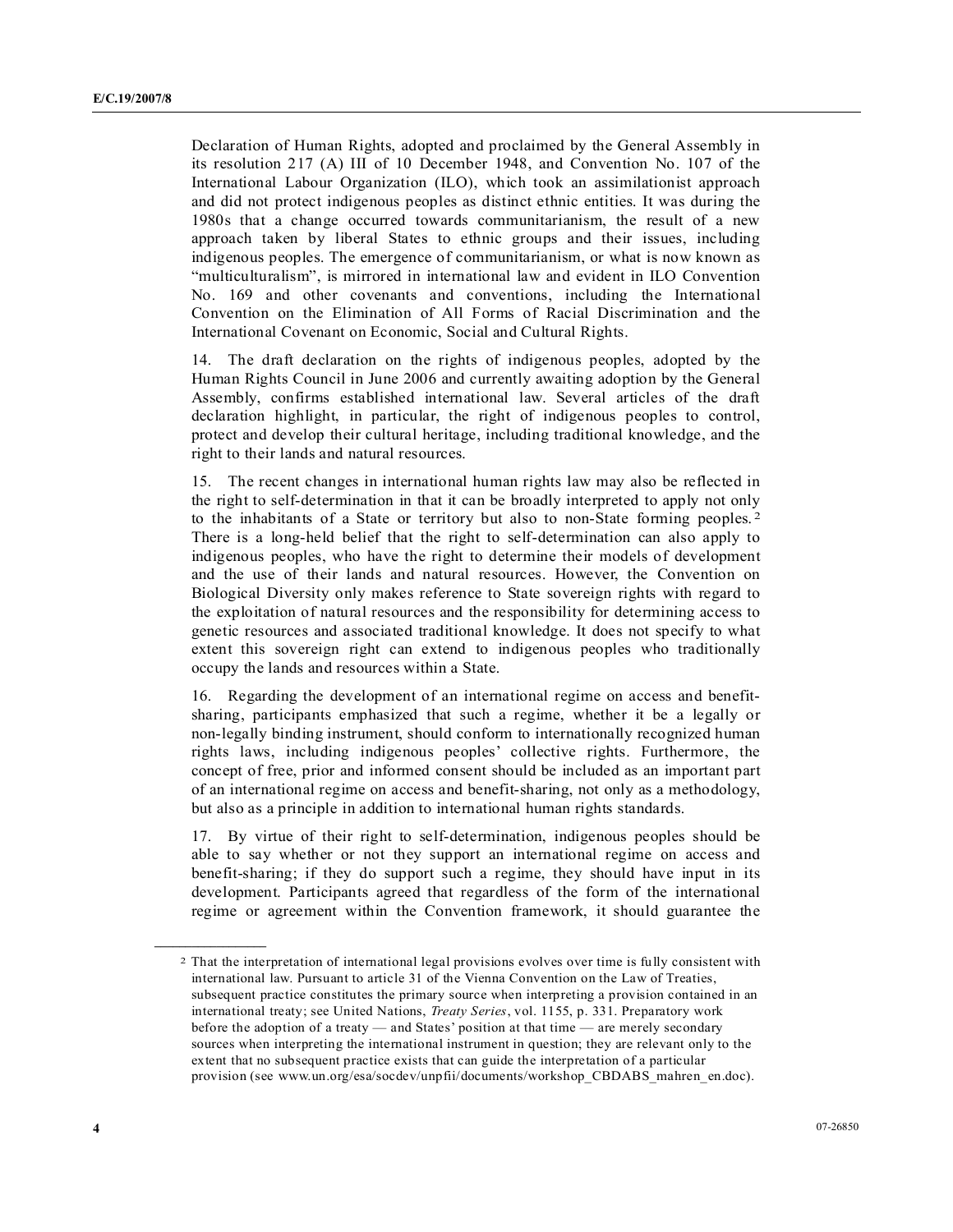protection of indigenous peoples' rights in accordance with international human rights standards. It was also stressed that the recognition of indigenous peoples' collective rights would be an important condition in terms of fulfilling their human rights as peoples.

# **Sovereignty**

18. While the Convention framework clearly defines State sovereignty over the biological and genetic resources within national borders, indigenous experts expressed the view that an analysis of relevant international law and State practices, as well as the views expressed by indigenous peoples in various international forums, have confirmed indigenous peoples' right to own, use, control and manage their lands, territories and natural resources. These developments reflect the trend of greater recognition of indigenous peoples' right to maintain authority over their lands, territories and resources, as well as their decision-making powers, as set out in customary law practices, on the use and development of those resources. In addition, participants made reference to the study on the sovereignty of indigenous peoples over natural resources by the Special Rapporteur of the Subcommission on the Promotion and Protection of Human Rights (E/CN.4/Sub.2/2004/30), which provided an in-depth understanding of the sovereignty of indigenous peoples.

19. Participants provided examples of indigenous participation in negotiations on the use of natural resources, whether or not associated with traditional knowledge. In instances where indigenous peoples have not been able to participate in those negotiations as equal partners with outsiders, such as the State or the private sector, it has been extremely difficult to exercise their sovereign rights over natural resources. Hence, the recognition of the sovereignty of indigenous peoples over their resources can guarantee the establishment of genuine partnerships between indigenous peoples and others, particularly when negotiating issues that affect them as communities and as peoples.

20. It was also stated that the interpretation of sovereignty may vary from region to region; this also depends on how sovereignty is exercised in a given country. When democracy is lacking in the political process, indigenous peoples are absent from State policymaking processes; their rights over their lands, territories and natural resources are also undermined, which in turn affects the realization of their rights.

### **Participation**

21. The participation of indigenous peoples in discussions concerning traditional knowledge has been enhanced by the Conference of the Parties, as is evidenced at meetings held under the Convention.

22. The experts emphasized that the current Convention processes hold many challenges for indigenous peoples because of lack of funding and information; documentation prepared by non-governmental organizations and the indigenous caucus is in fact not available in some languages (for example, Russian). In terms of participation, indigenous peoples are mainly relegated to article 8 (j) meetings and can only attend other meetings on the Convention as observers.

23. There is an expectation at some meetings held under the Convention that indigenous peoples will speak with one voice and have one specific position. Such a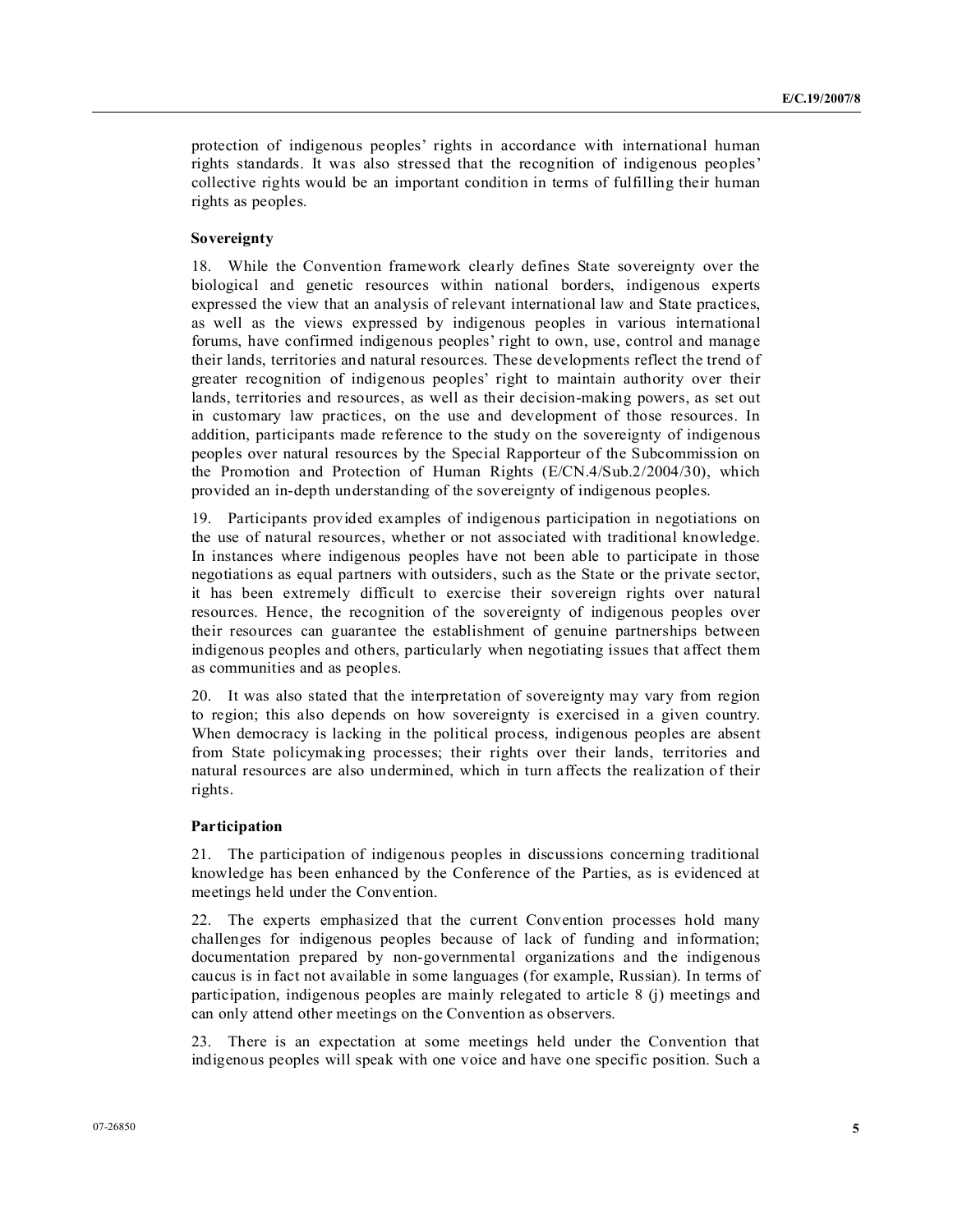situation is highly unlikely, considering the fact that indigenous peoples represent a diversity of regions and positions. Measuring indigenous peoples' participation in Convention processes is another challenge, because it does not necessarily reflect the number of indigenous participants and the search for one indigenous voice and one point of view. This issue was discussed at length with some participants, who agreed that it was important to speak with one voice, because having too many voices and positions can sometimes undermine the strength of negotiations.

24. At present there is no emphasis on regional groups and their perspectives in discussions on access and benefit-sharing. The same mistake is being made at the national level, where there might be opportunities for indigenous peoples to negotiate directly with States on national legislation and when developing regional positions.

25. There are currently few mechanisms that promote emphasis on gender, youth or elders, though there is a strong indigenous women's advocacy group in Convention processes. There are, however, some concerns in respect to involving indigenous youth and elders in the discussions in Convention processes, because discussions have become highly legalistic, political and scientific. Hence, there is a need for capacity-building to allow many of the traditional knowledge holders to become more involved in negotiation processes.

26. Unfortunately, there has been a lack of empowerment at both the national and international levels for youth and elders to participate in Convention processes. There is however, an important role for indigenous youth to play at the local level, working closely with elders in collecting, protecting and maintaining traditional knowledge. These activities are important in bridging the gap between youth and elders. The recording and presentation of case studies may be another way of representing the voices of youth and elders.

### **Customary law**

27. One expert provided a brief overview of customary laws relating to the preservation, transmission, maintenance and development of traditional knowledge. These include the local systems of laws, norms, taboos and regulations that have been devised to keep social order and maintain continuity of cultural practices.

28. Traditional knowledge can exist only in a particular place in a particular community, related to particular circumstances of the environment and livelihoods. Therefore, issues of preservation, maintenance and development of traditional knowledge are relevant to human rights, including rights to land and the right to self-determination. Although traditional knowledge is, by definition, often local and even place-specific, it has now become a global issue. This fact is reflected in the attitudes of indigenous communities, which are not uniform and reflect various competing and often conflicting values. Under such conditions, it is very difficult to reach a shared understanding of traditional knowledge, the degree of its salience and the dangers and benefits of it becoming uniform, standardized and commercialized. Unless there is a common understanding and reconciliation of conflicting values, the disappearance of the indigenous traditional knowledge, on which the identity, cultural and physical survival of many indigenous communities around the world depend, may be inevitable.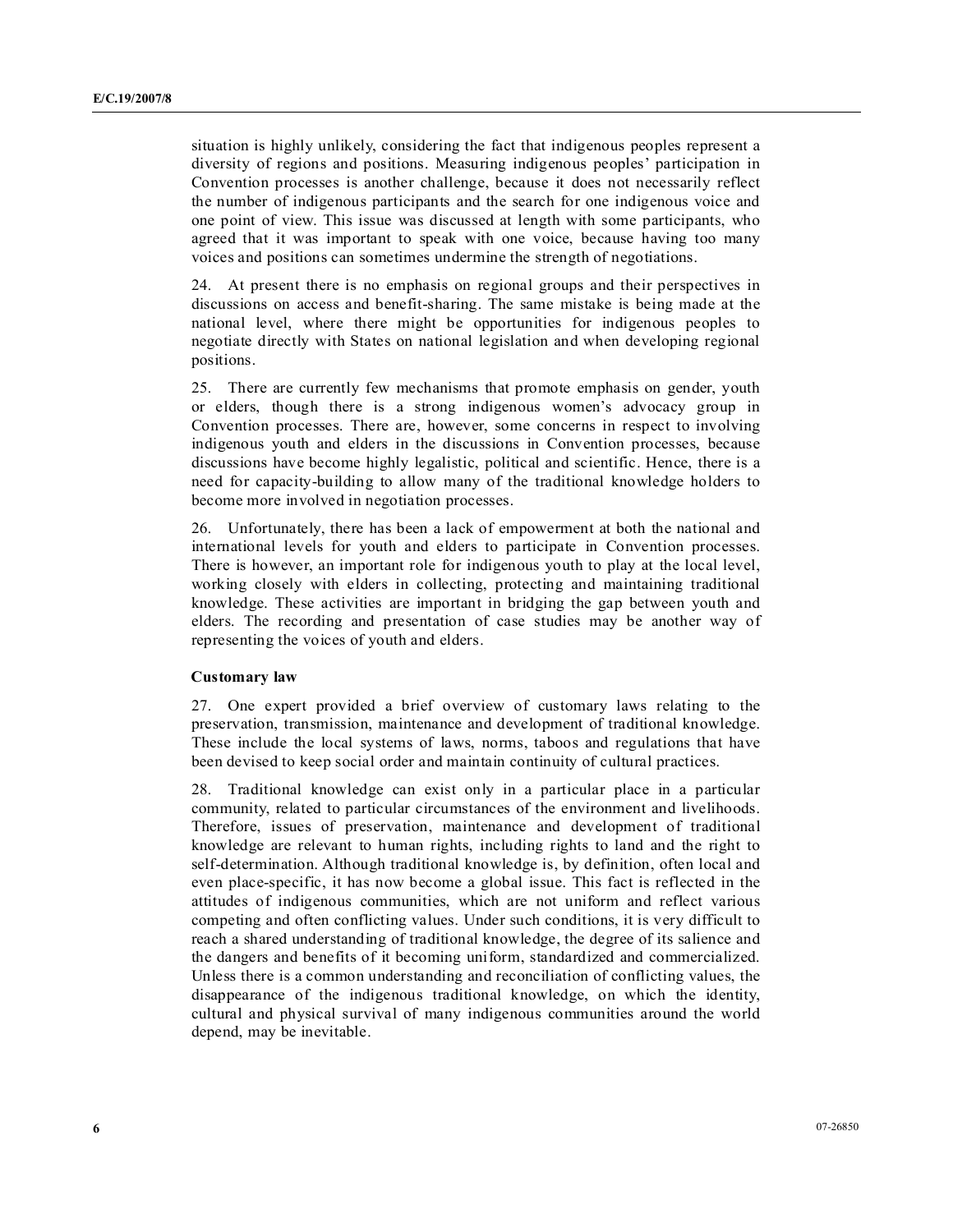29. One way of reaching a shared understanding of the concepts of traditional knowledge is for States and other stakeholders to accept and respect the traditional customary laws and practices of indigenous peoples. Traditional knowledge includes a system of locally devised rules, norms, taboos and regulations, which are the means to keep social order and maintain continuity over time, and are consistent with the values of society. Hence, customary law is a key qualifier of traditional knowledge and needs to be understood.

30. The underlying philosophical principles of customary law cannot be ignored. They include the principles of reciprocity; of restoring harmony and balance; of peaceful conflict resolution; and of flexibility and adaptability to the dynamics of the environment.

31. Indigenous peoples and communities possess concrete rules and practices regarding access to and protection of their traditional knowledge and resources. In some instances, indigenous peoples do not hide their knowledge and genetic resources from others, because in many cases the benefit of their use is obvious. However, a fundamental requirement must be met, namely the requirement of recognition of and guarantees for the continuation of traditional principles of norms, customary law and the pedagogical methods of access to and transfer of that knowledge.

# **Certificates of origin**

32. Participants pointed out that the main objective of an internationally recognized system of certificate of origin, source or legal provenance is to ensure the traceability of genetic resources from the collection phase through to the marketing of a resulting product. Such a tool could help to ensure compliance with access and benefit-sharing provisions of the Convention and provide assurance that requirements related to the legal acquisition of the genetic resources in the country of origin or provider country have been met.

33. The aim of such a certificate would be twofold: to assist providers in ensuring that the resources are used in conformity with their national access requirements; and to provide legal certainty and predictability for users of genetic resources who have obtained a certificate through competent national authorities or those who have acquired the genetic resources from an earlier receiver. The system would therefore contribute to building trust and fostering cooperation among users and providers of genetic resources.

34. In order to protect the rights of indigenous peoples, the proposed certificate of origin, source or legal provenance covers two types of genetic resources: genetic resources without associated traditional knowledge; and genetic resources and associated traditional knowledge. There is concern that the separation between genetic resources and associated traditional knowledge will break the essential link between the physical resource and the intangible resource, and potentially exclude traditional knowledge from the certificate. Hence, the appropriate references should clearly state "genetic resources" and "genetic resources and associated traditional knowledge".

35. Traditional knowledge also embodies property rights and cultural rights of indigenous peoples and adds value to genetic resources; therefore, indigenous peoples and their communities who are the rights-holders over genetic resources and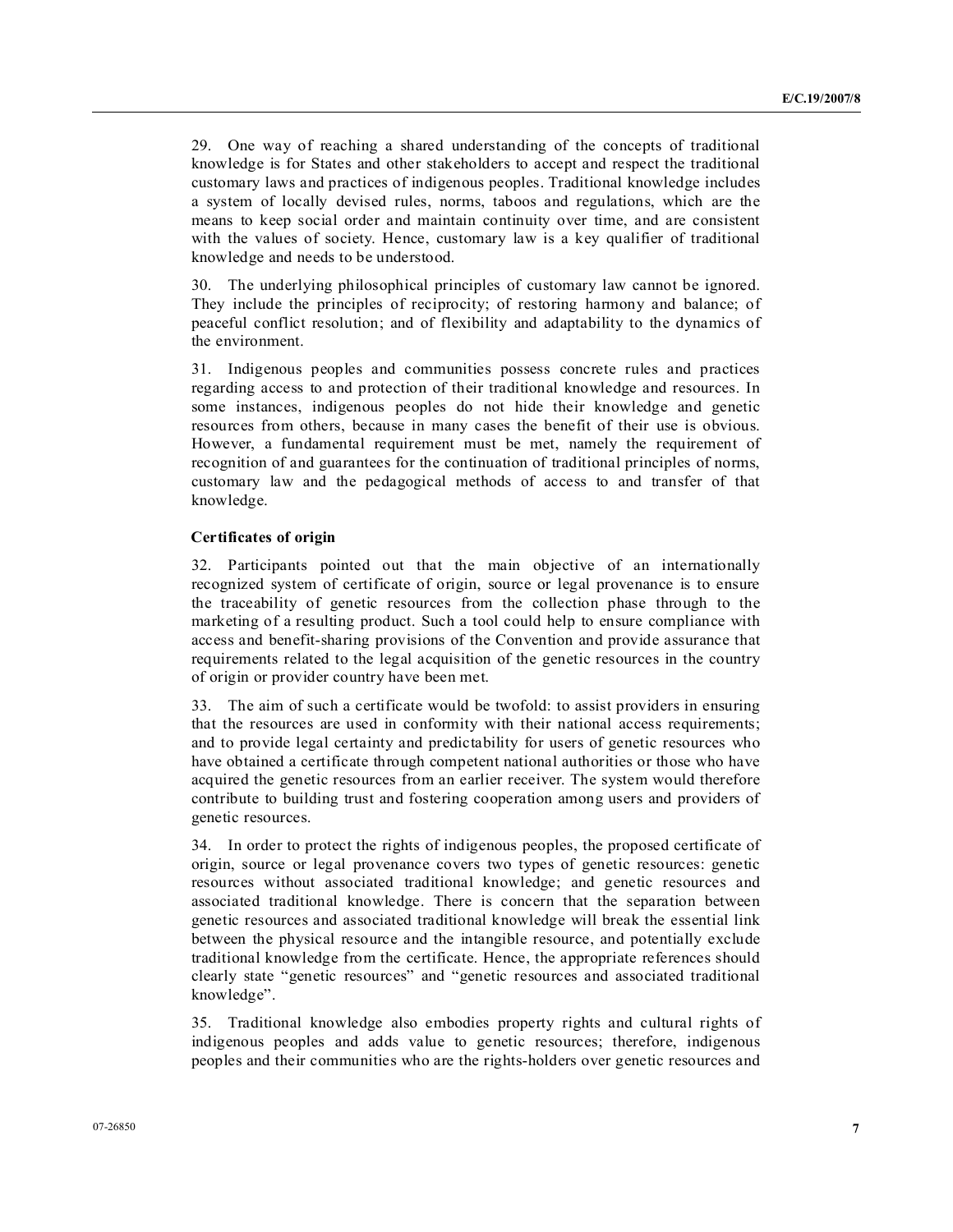associated traditional knowledge need to be identified, in order to share in the benefits arising from its utilization. With regard to claims that it is difficult to identify the appropriate indigenous communities and traditional knowledge associated with genetic resources, the local/subnational geographical areas from which the genetic resource has been derived must be identified in the proposed certificate of origin, source or legal provenance.

36. The elaboration and adoption of community protocols and codes of conduct regarding research, bioprospecting and other uses of traditional knowledge would result in greater understanding of access and benefit-sharing issues for indigenous peoples, and would also facilitate the operational implementation of an international regime on access and benefit-sharing, including an internationally recognized certificate of origin, source or legal provenance.

37. National legislation addressing sui generis protection of traditional knowledge, innovation and practices would also help in ensuring compliance with national legislation and an international access and benefit-sharing regime.

# **IV. Conclusions and recommendations**

38. Participants in the expert group meeting concluded that international human rights law affirms indigenous peoples' human rights, including cultural rights and rights to lands, waters, territories and natural resources, genetic resources and traditional knowledge. They also concluded that an international regime on access and benefit-sharing developed within the framework of the Convention must not be in violation of those rights. Consequently, the parties to the Convention are legally obliged to guarantee that any international regime recognizes and respects those rights.

39. It was also concluded that, while States hold sovereign rights to natural resources within their borders, those rights are relevant only in relations between the State and external legal subjects, such as other States and foreign corporations. Hence, the principle of State sovereignty offers no guidance as to the relationship of a State vis-à-vis peoples and individuals residing within its borders with regard to rights to genetic resources and associated traditional knowledge. It was concluded that peoples hold sovereign rights to natural resources within their territories; the parties to the Convention are bound to respect those rights, despite language on State sovereignty and references to domestic legislation contained in the Convention.

40. Participants in the meeting provided many examples of the issues that arise in negotiating access and benefit-sharing arrangements at the national and local levels, and concluded that the lack of adequate resources for indigenous peoples to engage in effective participation in the international access and benefit-sharing process was an obstacle to effective outcomes for indigenous peoples. It was also noted that developing such arrangements at the national and local levels also presents its own set of issues, such as States asserting ownership of genetic resources on indigenous lands and territories. In addition, indigenous peoples often lack the technical skills to negotiate access and benefit-sharing arrangements with outside interests.

41. At the meeting, it was concluded that access and benefit-sharing arrangements were particularly complex in situations characterized by a diversity of indigenous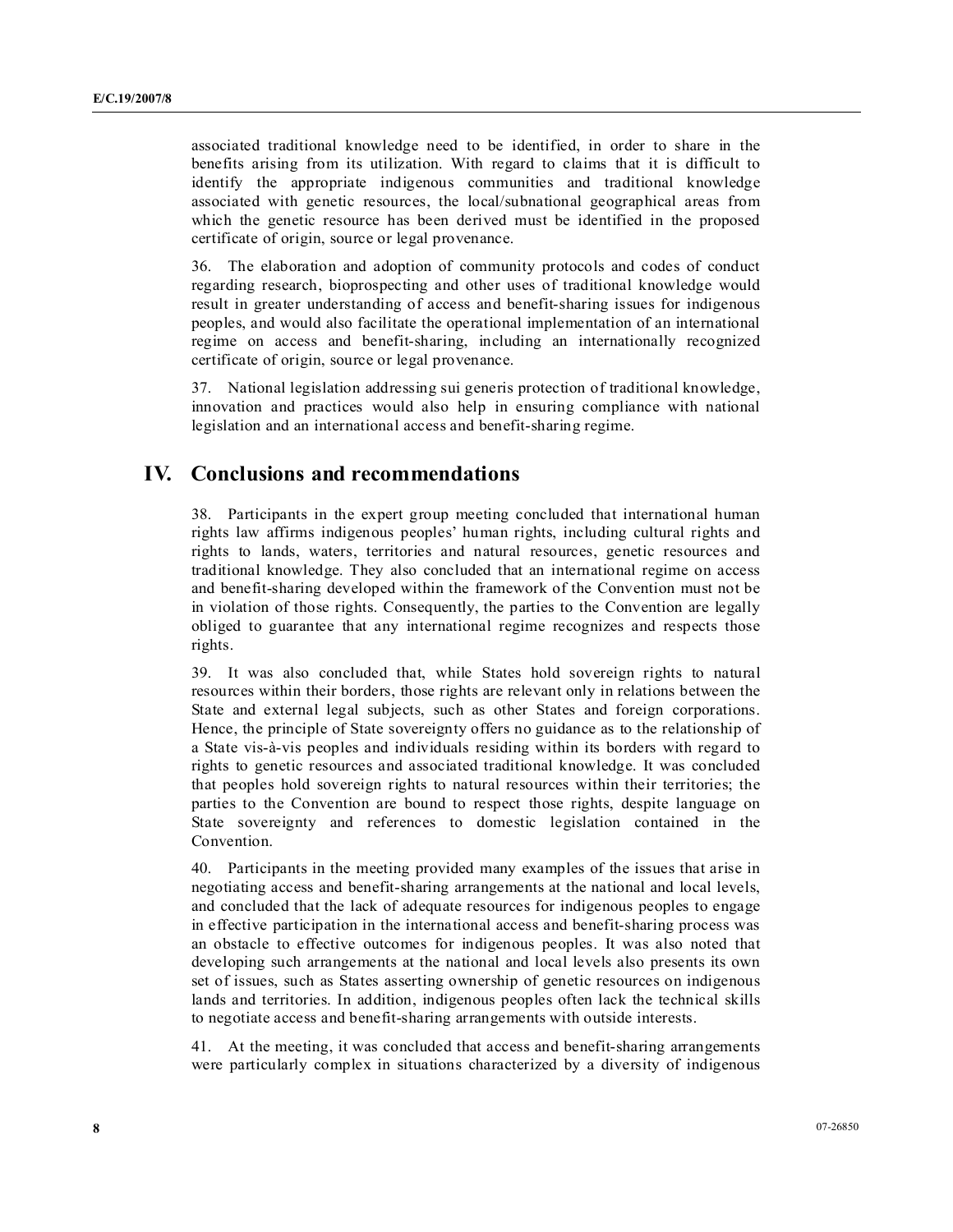peoples' voices and in which different indigenous groups use the same genetic resource in a variety of ways. There were also discussions on transboundary issues, which may result in bioprospecting companies exploiting certain groups to obtain the arrangements that best suit their needs, including those indigenous groups in countries that do not have access and benefit-sharing arrangements in place.

42. Participants in the meeting emphasized the need to further enhance indigenous peoples' rights to participate in Convention meetings. Thematic enhancements for indigenous peoples' participation included involvement in the development of national access and benefit-sharing legislation and the development of regional and national positions concerning an international regime on access and benefit-sharing; improved facilitation of coordination between the Working Group on article 8 (j) and the Working Group on Access and Benefit-sharing; establishment of an indigenous expert group as a mechanism of coordination between the two groups; and improved participation of indigenous peoples from the seven geocultural regions defined by the Permanent Forum.

43. It was emphasized that principles of customary law include reciprocity, restoring harmony and balance, and conflict resolution. It was concluded that obstacles to indigenous peoples' participation in the development of national laws on access and benefit-sharing often arise when existing customary laws, norms and cultural practices of indigenous peoples and communities are overlooked. Indigenous peoples are also excluded because they often lack experience and information in dealing with outside interests and are unable to articulate their positions in non-indigenous languages.

44. It was emphasized that indigenous peoples' principles of customary legal systems relevant to genetic resources and traditional knowledge constitute sui generis systems for managing such resources and knowledge. It was furthermore noted that indigenous peoples hold collective rights to genetic resources and associated traditional knowledge, and that those rights have to be managed in accordance with the relevant peoples' legal customs. It was concluded that the parties to the Convention must respect indigenous peoples' customary legal systems in their deliberations, including in the elaboration of an international regime on access and benefit-sharing.

45. Participants in the meeting discussed the proposed certificate of origin, source or legal provenance and concluded that the integral link between genetic resources and associated knowledge must be maintained in the certificate in order to protect the rights of indigenous peoples and to ensure their share in any benefits arising from the utilization of genetic resources and associated traditional knowledge. It was emphasized that indigenous peoples' free, prior and informed consent must be upheld in national, regional and international instruments on access and benefitsharing.

46. At the meeting, it was concluded that traditional knowledge enhances the value of biological and genetic resources that have been nurtured and transmitted by indigenous peoples for thousands of years. The value added by traditional knowledge should be fully acknowledged in the development of a certificate of origin, source or legal provenance, as well as in arrangements concerning access to genetic resources and associated traditional knowledge, in research and development, patent applications and commercial development. Communitycontrolled registers of biological resources and associated traditional knowledge and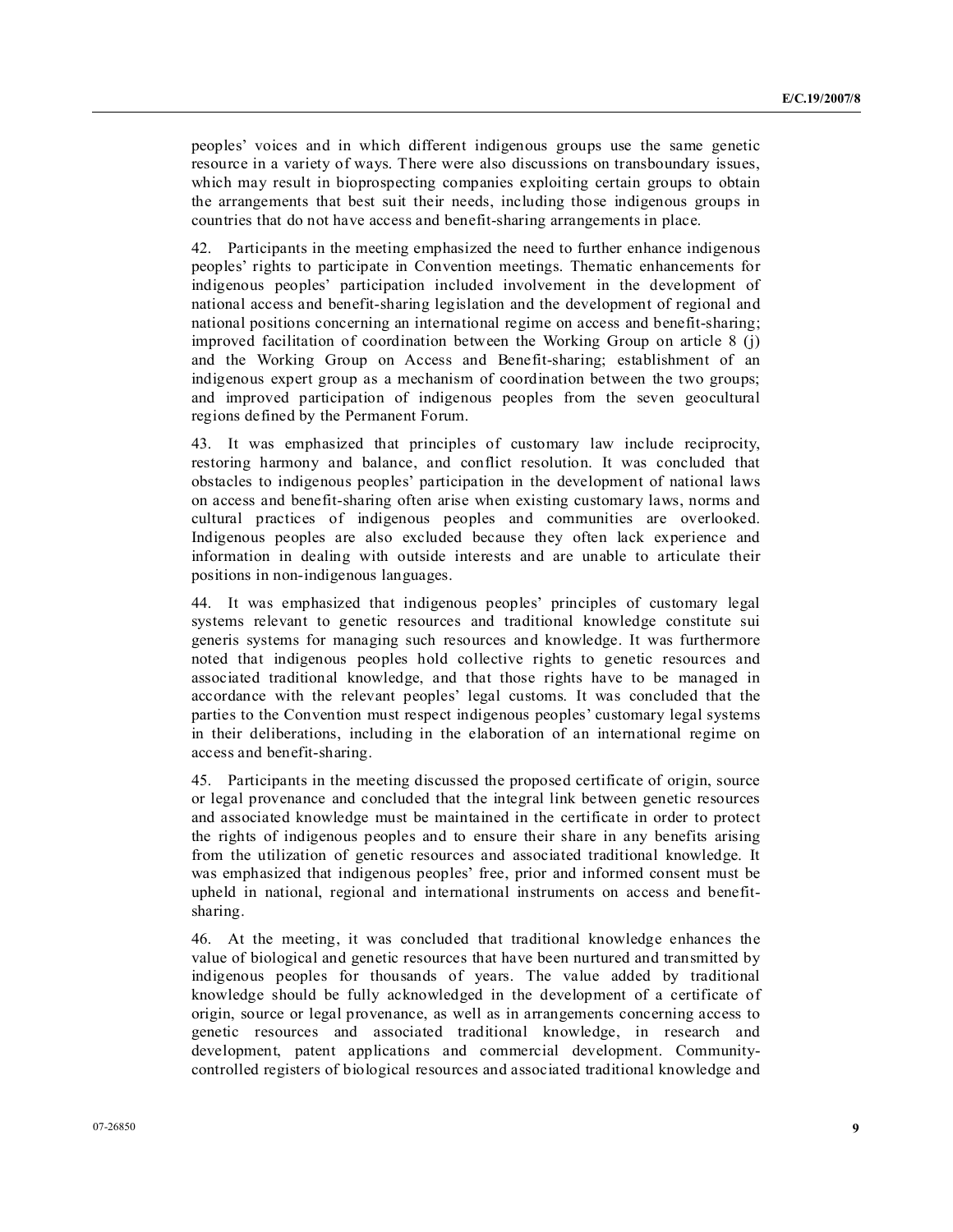community protocols on access and benefit-sharing could be important tools to complement such a certificate.

# **A. General recommendations**

47. The experts participating in the meeting:

 (a) Emphasized the need to recognize, respect and protect indigenous peoples' cultural rights and their right to participate in all matters that affect them, and urged parties to recognize indigenous rights to lands, waters, territories and natural resources, including genetic resources, as well as associated traditional knowledge and custodianship over biodiversity.

 (b) Urged the General Assembly to adopt the draft declaration on the rights of indigenous peoples, as soon as possible and no later than the sixty-first session, as a basis for indigenous peoples' rights in the negotiations on an international regime on access and benefit-sharing.

 (c) Recognizing that the right of self-determination applies to all peoples, called on parties to respect the free, prior and informed consent of indigenous peoples regarding access to genetic resources and associated traditional knowledge originating in the lands, waters and territories of indigenous peoples.

 (d) Urged parties in their elaboration and negotiation of an international regime on access and benefit-sharing to recognize, respect and protect the rights of indigenous peoples in all aspects of the regime, and take into account and complement the work of other organizations, such as the work of the World Intellectual Property Organization (WIPO) in relation to the intellectual property aspects of access and benefit-sharing and the protection of traditional knowledge.

 (e) Recognized that 2010 had been declared the International Year of Biodiversity and that indigenous peoples, as the custodians of the Earth's biodiversity, should be major players in actions planned for 2010, and in that spirit called for close cooperation between the Convention on Biological Diversity and the Permanent Forum on Indigenous Issues to promote the International Year of Biodiversity and highlight the role of indigenous peoples as custodians of biodiversity.

 (f) While recognizing that States hold sovereign rights to natural resources within their borders, underlined that that right was relevant only in relations between the State and external legal subjects, such as other States and foreign corporations; hence, it noted that the principle of State sovereignty offered no guidance as to the relationship of a State vis-à-vis peoples and individuals residing within its borders with regard to rights to genetic resources and traditional knowledge. It also recalled that peoples too hold sovereign rights to natural resources within their territories.

 (g) Noting that community-based natural resource management supports all three objectives of the Convention and furthers the parties' obligations under article 8 (j) and 10 (c) and is the most effective form of environmental protection, urged parties to recognize the role of Government in coordinating local natural resource management and conservation at the national level with the full and effective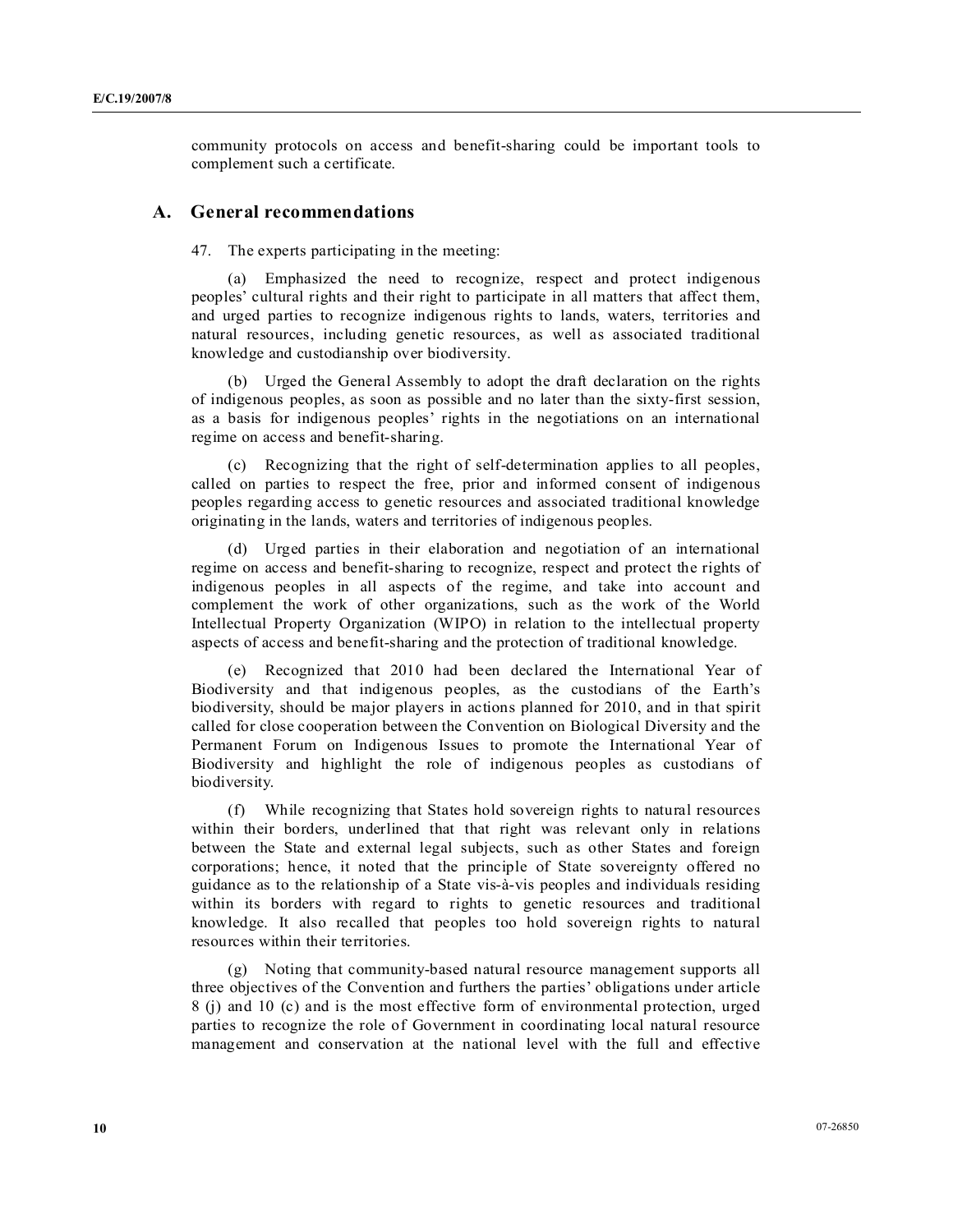participation of indigenous peoples. Furthermore, that principle should also apply to access and benefit-sharing arrangements.

 (h) Recognized that in situ conservation, including access and benefitsharing arrangements, when implemented at the community level, would provide an opportunity for indigenous peoples to choose whether or not to commercialize their traditional knowledge and genetic resources.

 (i) Welcomed the openness of meetings held under the Convention, including the notification process which allows for the submission of views and documentation to the secretariat of the Convention so that they are taken into account in the preparation of meeting documents, as useful mechanisms to assist effective participation of indigenous peoples.

 (j) Invited the Permanent Forum to transmit the report of the expert group meeting to the Executive Secretary of the Convention on Biological Diversity as an information document for the meetings of the open-ended Working Group on Access and Benefit-sharing and the open-ended Working Group on Article 8 (j) and Related Provisions, to be presented during the discussion of the relevant agenda item at those meetings.

 (k) Invited the secretariat of the Permanent Forum, in cooperation with the secretariat of the Convention, to organize a side-event on the occasion of the fifth meeting of the open-ended Working Group on Access and Benefit-sharing of the Convention, as an occasion for the co-Chairs of the Working Group, representatives of States parties and other interested groups to consider the conclusions and recommendations of the expert group meeting and the views of indigenous peoples on an international regime on access and benefit-sharing.

 (l) Invited the Permanent Forum to discuss the report of the expert workshop at its sixth session in May 2007, and to make appropriate recommendations to Governments, international and regional organizations and indigenous peoples based on the conclusions of the meeting.

 (m) Invited indigenous peoples to compile case studies about local and national experiences relevant to the proposed international regime on access and benefit-sharing and sui generis protection of traditional knowledge, and to make them available to the Executive Secretary of the Convention for inclusion in the documentation for the Working Group on Access and Benefit-sharing.

 (n) Recommended the development of regional approaches with the full and effective participation of indigenous peoples to address transboundary issues associated with access and benefit-sharing of genetic resources, the protection of traditional knowledge and the development of an international regime.

 (o) Invited the Permanent Forum to prepare a legal analysis on States, peoples and sovereignty and their relationship, scope and application, to assist the parties to the Convention in understanding sovereignty in the context of the Convention and the role of sovereignty in developing an international regime of access and benefit-sharing.

 (p) Invited the Permanent Forum to cooperate with the Executive Secretary of the Convention and the United Nations Educational, Scientific and Cultural Organization (UNESCO) to explore synergies concerning the protection of traditional knowledge, in the light of the UNESCO Convention for the Safeguarding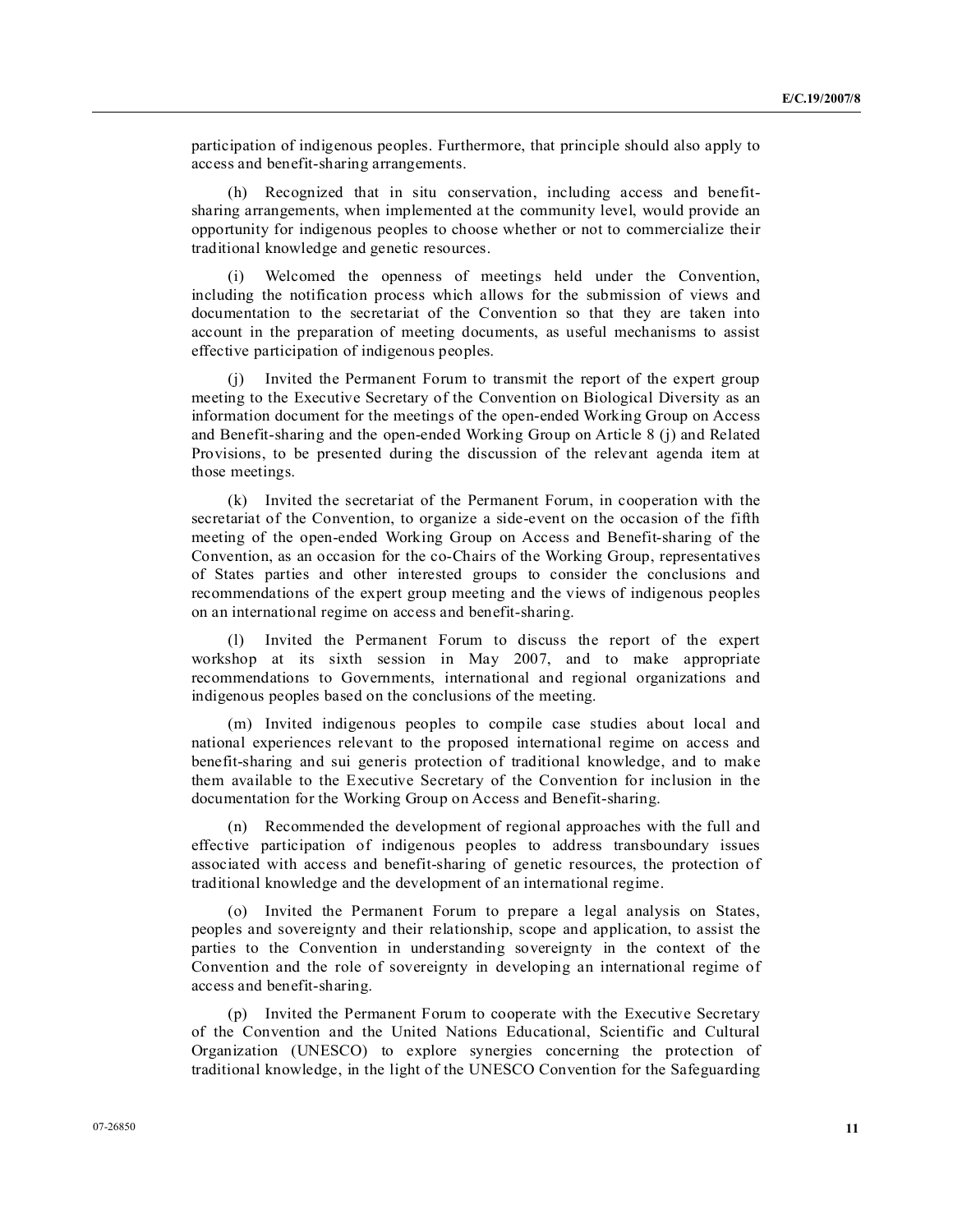of the Intangible Cultural Heritage (2003) and the UNESCO Convention on the Protection and Promotion of the Diversity of Cultural Expressions (2005).

 (q) Urged parties to ensure that protection, including the sui generis protection of traditional knowledge, was provided in parallel with the completion and adoption of an international regime on access and benefit-sharing of genetic resources.

 (r) Urged parties to recognize customary laws of indigenous peoples relevant to genetic resources and traditional knowledge and to consider the development of sui generis systems based on such customary laws, as appropriate, for the protection of traditional knowledge and access and benefit-sharing of genetic resources and associated traditional knowledge.

 (s) Urged parties and all stakeholders to fully consider the rights and interests of indigenous peoples living in voluntary isolation and indigenous peoples with small and vulnerable populations regarding the recognition, respect and protection of their traditional knowledge and the development of an international regime on access and benefit-sharing.

 (t) Urged parties to consider the limitations of the Convention regarding the high seas and genetic resources, which fall outside the scope of the Convention, and the difficulties that could arise in developing an international regime on access and benefit-sharing of transboundary genetic resources, which may fall both within national jurisdictions and in areas beyond national jurisdiction including on the high seas and the deep seabed.

# **B. Specific recommendations**

### **Effective participation**

48. The expert group furthermore:

 (a) Urged indigenous peoples to be active at the national level in developing national legislation on access and benefit-sharing and other sui generis systems for the protection of traditional knowledge and genetic resources.

 (b) Urged the parties and other Governments to include indigenous peoples in negotiating regional positions in the context of the development of an international regime on access and benefit-sharing.

 (c) In order to strengthen regional approaches and coordination on an access and benefit-sharing regime, urged indigenous peoples and Governments in Asia to maximize exchanges of information and dialogue during the planned workshop on biodiversity organized by the United Nations Development Programme Regional Initiative on Strengthening Policy Dialogue on Indigenous, Highland and Tribal Peoples' Rights and Development. Similar events should be held in other regions.

 (d) Encouraged indigenous peoples' organizations, including the International Indigenous Forum on Biodiversity, to establish an informal, openended indigenous expert group on access and benefit-sharing and article 8 (j) prior to the fifth meeting of the Working Group on Access and Benefit-sharing, to analyse, review and provide input directly to the processes of the Working Group on Article 8 (j) and the Working Group on Access and Benefit-sharing, and to provide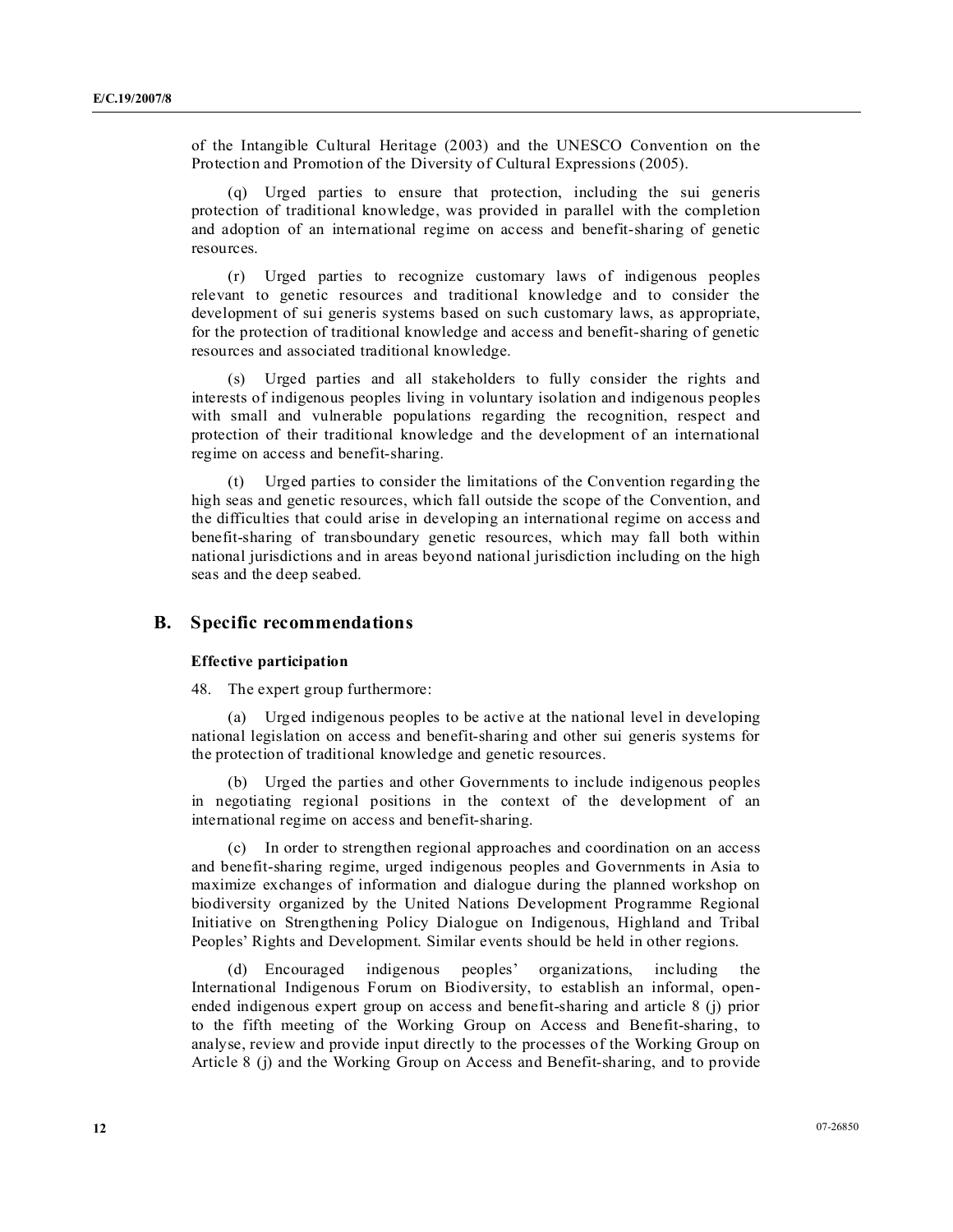advice directly to the Working Group on Access and Benefit-sharing as a useful mechanism to increase cooperation and coordination between the two working groups. In particular, the Group on Access and Benefit-sharing should analyse developments in the elaboration and negotiation of an international regime on access and benefit-sharing throughout all relevant processes, namely the Working Group on Access and Benefit-sharing, the Working Group on Article 8 (j), the Conference of the Parties and any other specialized subsidiary groups.

 (e) Recommended that parties support the work of the indigenous expert group with adequate resources to, among other tasks, critically analyse the nature, scope, objectives and possible elements of an international regime on access and benefit-sharing, and provide direct advice to the Working Group on Access and Benefit-sharing.

 (f) Recommended that parties continue to enhance participatory mechanisms by ensuring that diverse regional views of indigenous peoples were reflected in discussions. In particular, the parties were urged to ensure adequate representation of indigenous peoples from the seven geocultural regions and subregional levels in the Working Group on Access and Benefit-sharing and that they are provided with opportunities to express diverse regional and subregional views.

 (g) Noting the progress made in establishing the Traditional Knowledge Information Portal, urged the Executive Secretary to fully operationalize the Portal to further facilitate effective participation of indigenous peoples through the provision of electronic communication mechanisms.

#### **Coordination**

 (h) Recommended that the notification process of the Convention on Biological Diversity encourage indigenous peoples and other interested bodies to provide information that could assist the Executive Secretary in completing a gap analysis to include potential disparities between the Convention, regional trade agreements, the World Trade Organization, the Trade-Related Intellectual Property System and the International Union for the Protection of New Varieties of Plants, in a timely fashion, fully taking into account indigenous views and a comprehensive understanding of existing human rights arrangements, and to transmit the results to the fifth meeting of the Working Group on Access and Benefit-sharing.

Recommended that technical reviews be conducted at critical stages in the negotiation and development of an international regime on access and benefitsharing by relevant United Nations agencies and other specialist bodies, such as the Permanent Forum on Indigenous Issues, WIPO, the Office of the United Nations High Commissioner for Human Rights, the World Bank and the Food and Agriculture Organization of the United Nations, and through such mechanisms as the Inter-Agency Support Group for the Permanent Forum on Indigenous Issues, to ensure that negotiated instruments are in harmony with existing and developing international legal instruments, standards and arrangements and, in particular, take into account the rights already ensured by existing human rights law and instruments.

 (j) Urged the Convention, in line with United Nations reform measures, to apply the human rights approach to development, including in the development of an international regime on access and benefit-sharing.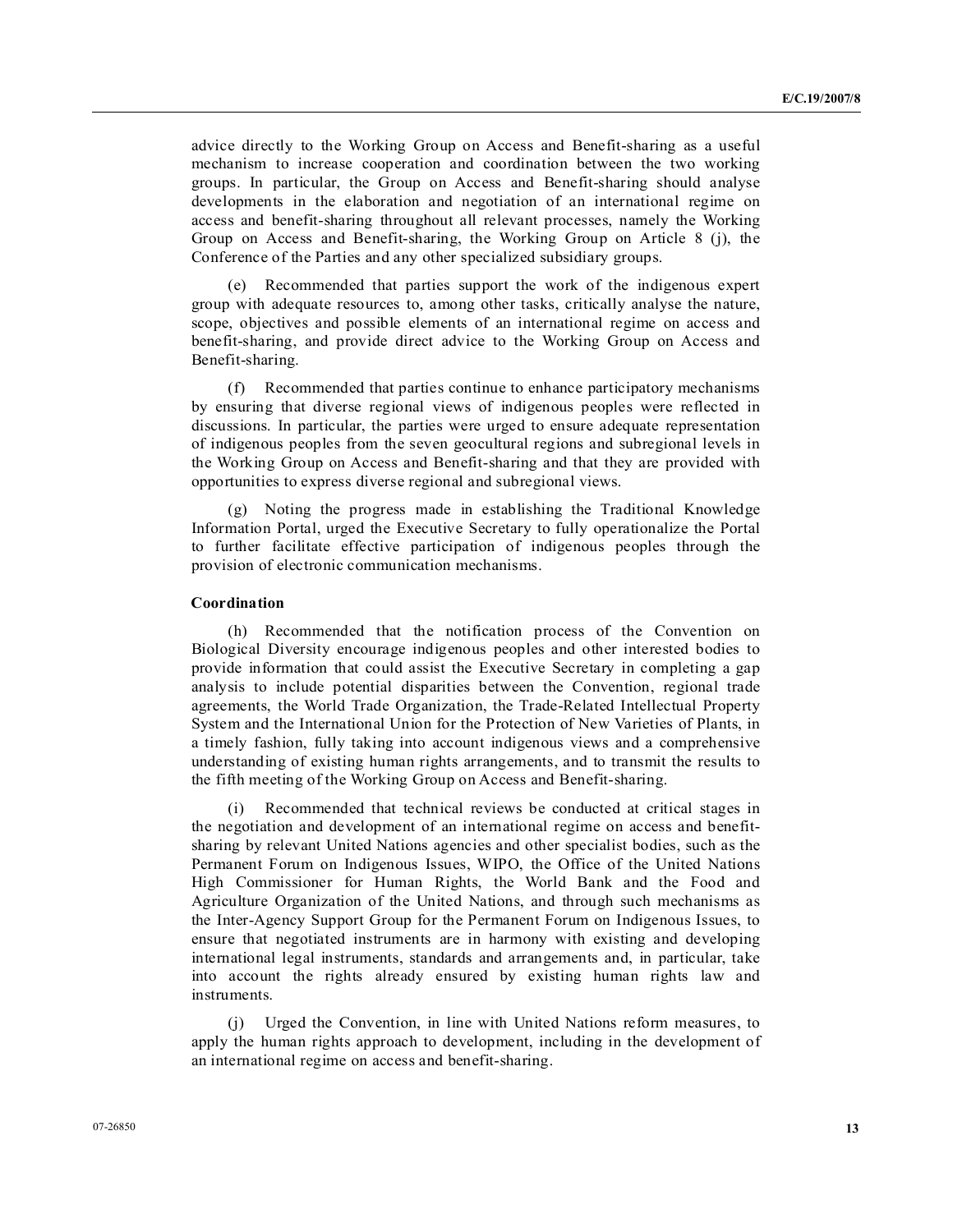(k) Invited the Convention, the Permanent Forum, the Inter-Agency Support Group and appropriate agencies to cooperate to support indigenous networks and disseminate information, in appropriate and accessible languages, and through appropriate media, to indigenous communities to build capacity and awareness of Convention-related matters.

### **Capacity-building**

 (l) Urged the secretariat of the Permanent Forum to cooperate with the Convention secretariat to develop the Traditional Knowledge Information Portal, which will include a database of indigenous experts who could assist indigenous peoples in capacity-building concerning the environment, the Convention and in specific areas, such as the protection of traditional knowledge and access and benefit-sharing of genetic resources and associated traditional knowledge.

 (m) Requested the Executive Secretary to increase capacity-building opportunities for indigenous peoples, recognizing the role of elders, women and youth in traditional knowledge transmission, and to provide capacity-building opportunities that include skills needed in negotiating with outside interests.

 (n) Encouraged the secretariat of the Convention to work in partnership with the secretariat of the Permanent Forum to organize regional workshops for the purposes of information exchange and capacity-building among governments, indigenous and local communities and other stakeholders with regard to access and benefit-sharing of genetic resources and the proposed international regime on access and benefit-sharing.

 (o) Recommended that indigenous organizations use the documents from the expert group meeting and other relevant meetings to produce concise briefing notes on various elements of the proposed international regime on access and benefitsharing to inform all participants of the meetings of the open-ended Working Groups on Access and Benefit-sharing and Article 8 (j) and Related Provisions.

## **Other issues**

**\_\_\_\_\_\_\_\_\_\_\_\_\_\_\_\_\_\_** 

 (p) Recalling decision 16 of the Conference of the Parties at its fifth session on tasks of the second phase of the programme of work for the implementation of article  $8$  (j),<sup>3</sup> instructing "the ad hoc Working Group to develop guidelines that would facilitate repatriation of information, including cultural property, in accordance with article 17, paragraph 2, of the Convention on Biological Diversity, in order to facilitate the recovery of traditional knowledge of biological diversity", recommended that those guidelines apply a broad interpretation of repatriation to include biological and genetic resources, all of which are integral to the cultural heritage of indigenous peoples.

 (q) Welcomed the establishment of the voluntary fund for indigenous and local community participation in meetings held under the Convention and urged donors to provide funds to the newly established voluntary fund, targeted at the participation of indigenous and local communities in access and benefit-sharing processes.

<sup>3</sup> See www.biodiv.org/decisions, decision V/16, Programme of work on the implementation of article 8 (j) and related provisions of the Convention on Biological Diversity, sect. III, element 3, task 15.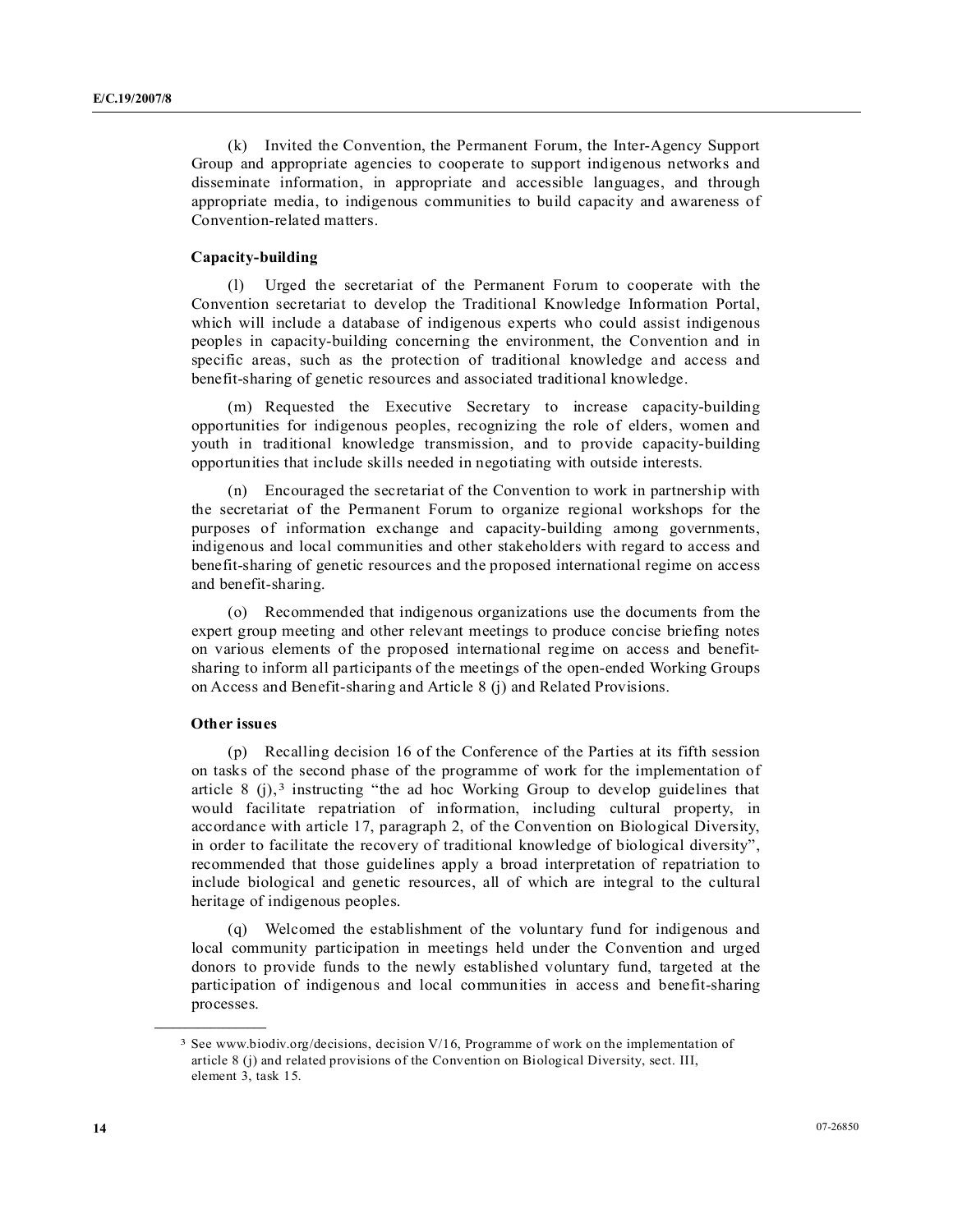# **Annex I**

# **Programme of work**

#### **Wednesday, 17 January**

*10-10.30 a.m.* 

Opening of the workshop by the Assistant Secretary-General for Economic Development, Mr. Kwame Sundaram Jomo

### **Item 1 Election of Chairperson and Rapporteur**

#### **Item 2 Adoption of agenda and organization of work**

*10.30 a.m.-1 p.m.* 

# **Item 3 International standards and policies on agreement-making with reference to indigenous peoples**

- Analysis of international standards and recommendations concerning the rights of indigenous peoples (Convention on Biological Diversity, Human Rights Committee, Commission on Human Rights, Permanent Forum on Indigenous Issues, the International Labour Organization and others) relevant to the development of an international regime on access and benefit-sharing
- Analysis of private sector companies and donor policies on access and benefit-sharing arrangements, with special reference to indigenous peoples
- Analysis of how the goals and needs of indigenous peoples in access and benefit-sharing arrangements differ from the needs and goals of other interested holders, especially in the Convention on Biological Diversity processes

#### *Opening presentations*

Mr. John Scott

Mr. Sem Shikonga

*3-6 p.m.* 

# **Item 4 Areas in which indigenous peoples' participation is relevant to any access and benefit-sharing arrangements**

- Analysis of mechanisms for representation and effective participation with regard to gender, youth, elders and other knowledge holders
- Analysis of indigenous peoples' perspectives with regard to targets and indicators used in access and benefit-sharing processes, as well as budgetary concerns that affect indigenous peoples' participation
- Analysis of effective participation of indigenous peoples in implementing, monitoring and evaluating access and benefit-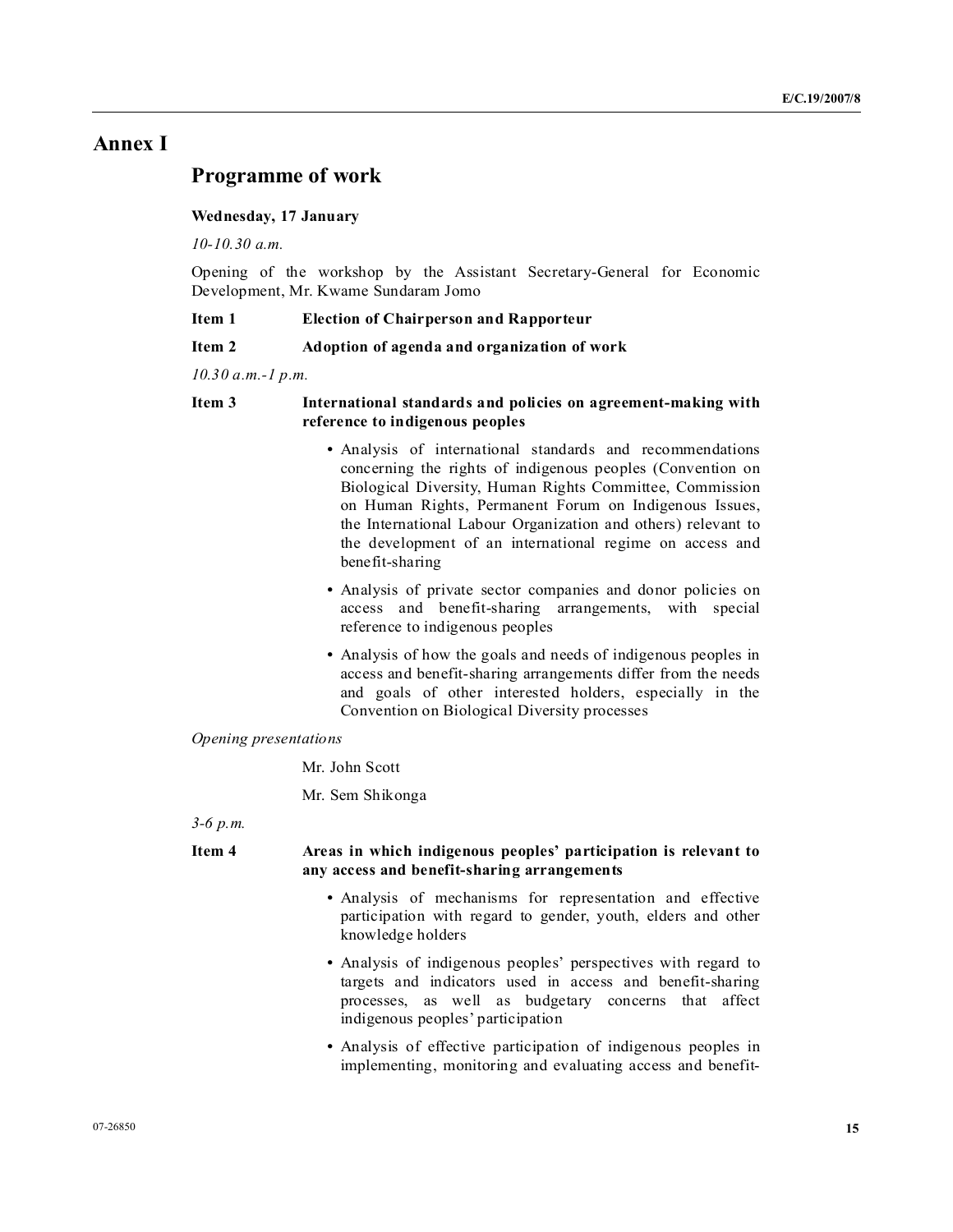sharing plans, with particular reference to Convention processes

 **•** Suggestions on how to bridge the gap between the theories of access and benefit-sharing arrangements and actual tools and practices needed to strengthen or build the effective participation of indigenous peoples in the negotiation processes of the Convention

#### *Presentations*

Mr. Merle Alexander

Mr. Mattias Ahren

### **Thursday, 18 January**

*10 a.m.-1 p.m.* 

# **Item 5 Factors that enable or obstruct indigenous peoples' participation in the Convention processes**

- Effective participation in decision-making at the national level
- Public access to information on access and benefit-sharing agreement-making
- Accountability and integrity in decision-making and implementation of policies at the international and national levels in regard to Convention process
- Access to the legal and judicial systems to formulate and negotiate access and benefit-sharing arrangements
- Obstacles, including lack of relevant statistics, lack of information and lack of understanding of technical and legal language of access and benefit-sharing arrangements
- The role of the private sector in policy, legislation reforms and in defining access and benefit-sharing regimes and how this affects indigenous peoples
- Focus on the persistent barriers that block indigenous peoples' effective participation in the Convention process
- The role of the donor community and the private sector in enhancing or weakening indigenous peoples' participation in the Convention process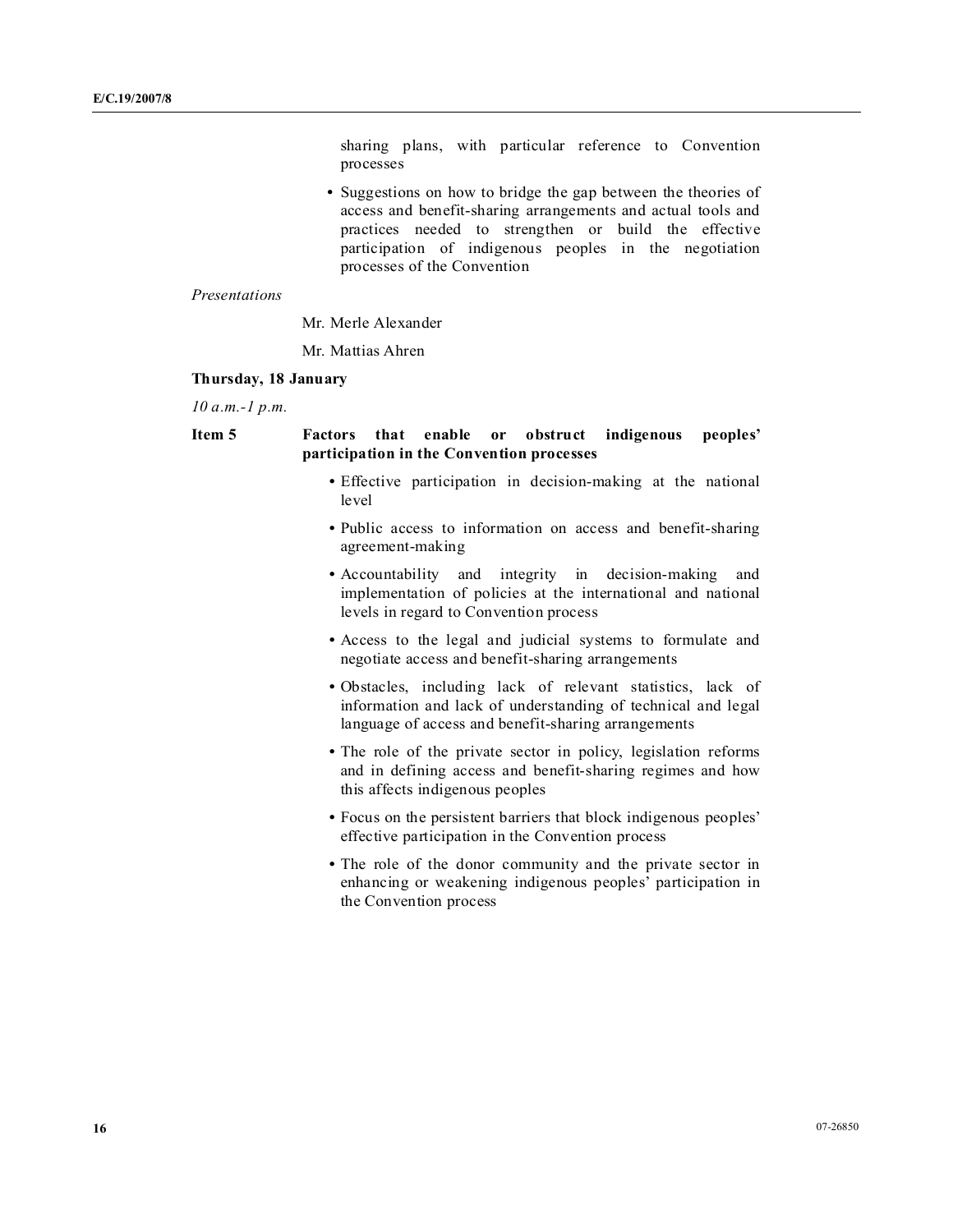| Presentations      |                                                                                                                                                                                                                                                    |
|--------------------|----------------------------------------------------------------------------------------------------------------------------------------------------------------------------------------------------------------------------------------------------|
|                    | Ms. Erjen Khamaganova                                                                                                                                                                                                                              |
|                    | Ms. Yolanda Teran                                                                                                                                                                                                                                  |
| $3-6 p.m.$         |                                                                                                                                                                                                                                                    |
| Item 6             | Good examples of indigenous participation in negotiating access<br>and benefit-sharing processes in other arenas                                                                                                                                   |
|                    | • Within<br>the<br>United<br>Nations<br>other<br>system<br>and<br>intergovernmental organizations                                                                                                                                                  |
|                    | • Highlight and provide case studies of partnerships that<br>currently exist between Governments, private<br>sector<br>companies, donor agencies and indigenous peoples in<br>national, regional or local access and benefit-sharing<br>agreements |
|                    | • Provide examples of the impact of equal participation of<br>indigenous women, men, youth, elders and other knowledge<br>holders in the access and benefit-sharing processes in<br>achieving the goal of sustainable development                  |
| Presentations      |                                                                                                                                                                                                                                                    |
|                    | Mr. Clark Peteru                                                                                                                                                                                                                                   |
|                    | Ms. Joji Carino                                                                                                                                                                                                                                    |
|                    | Mr. Benoît Gauthier on behalf of the Government of Canada                                                                                                                                                                                          |
| Friday, 19 January |                                                                                                                                                                                                                                                    |
| $10 a.m.-1 p.m.$   |                                                                                                                                                                                                                                                    |
| Item 7             | Strategies to identify gaps and challenges and a possible way<br>forward                                                                                                                                                                           |
| $3-6$ p.m.         |                                                                                                                                                                                                                                                    |
| Item 8             | <b>Conclusions and recommendations</b>                                                                                                                                                                                                             |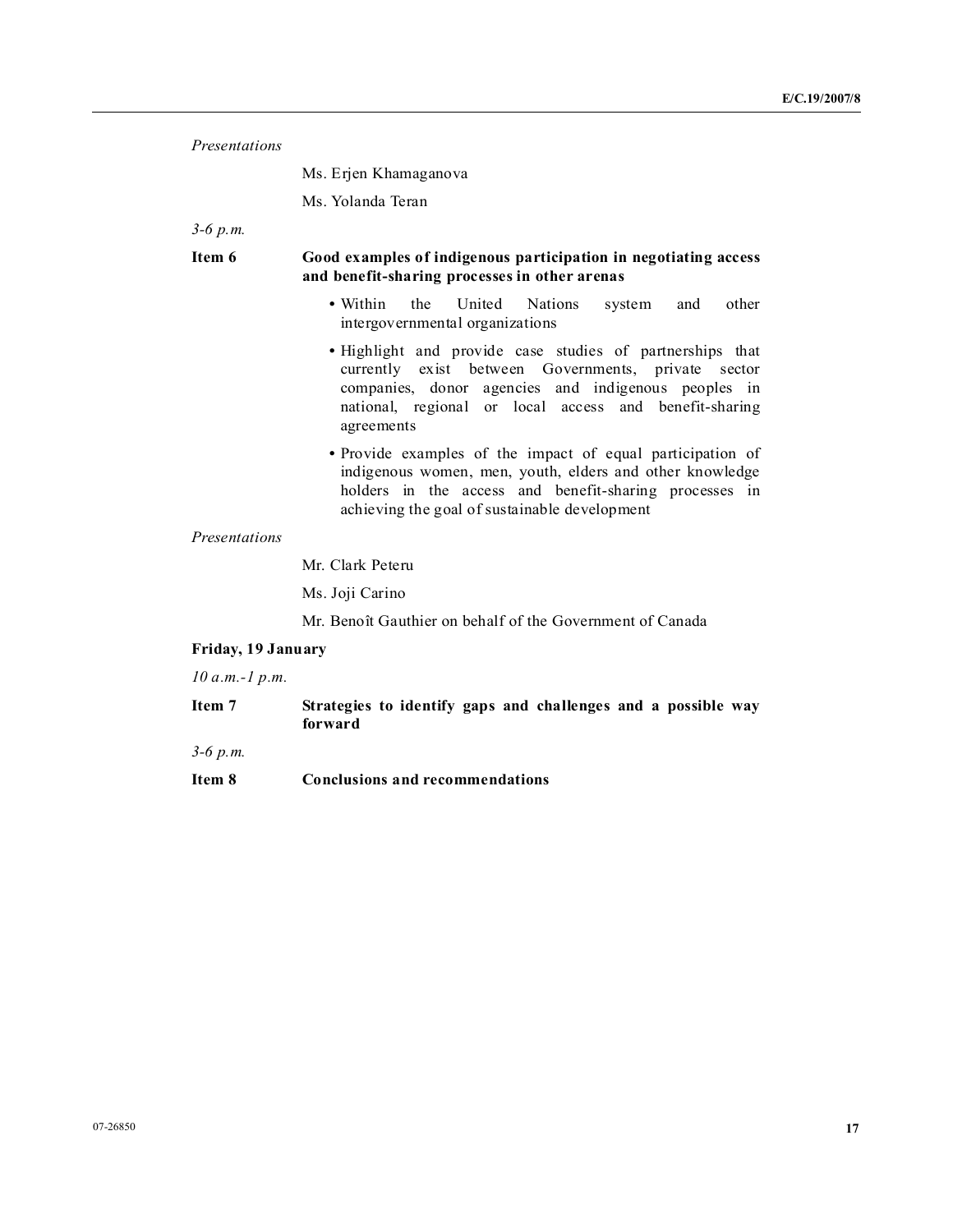# **Annex II**

# **List of participants**

#### **Members of the Forum**

Ms. Victoria Tauli-Corpuz Mr. Hassan Id Balkassm Mr. Eduardo Almeida Mr. Pashuram Tamang Ms. Ida Nicolaisen Ms. Merike Kokajev

# **Invited experts**

Mr. Clark Peteru (Pacific) Mr. Sem Shikonga (Africa) Mr. Mattias Ahren (Arctic) Ms. Yolanda Teran (Latin America and the Caribbean) Ms. Erjen Khamaganova (Russian Federation, Central Asia and Transcaucasia) Ms. Joji Carino (Asia) Mr. Merle Alexander (North America)

### **United Nations system**

Secretariat of the Convention on Biological Diversity Economic and Social Commission for Asia and the Pacific United Nations Environment Programme United Nations Educational, Scientific and Cultural Organization World Intellectual Property Organization World Bank

#### **Other intergovernmental organizations**

International Organization for Migration African Union Delegation of the European Commission to the United Nations in New York

### **on-governmental organizations**

FAIRA Aboriginal Corporation, Australia Indigenous Peoples Council on Biocolonialism Call of the Earth Llamado de la Tierra Federación Interprovincial de los Centros Shuar, Ecuador Indigenous World Association Association of the Indigenous Peoples of the Far North, Siberia and Far East of the Russian Federation (RAIPON) ALMACIGA Grupo de Trabajo Intercultural, Spain Netherlands Centre for Indigenous Peoples Tribal Link Foundation, New York International Union for the Conservation of Nature Universiteit Leiden, Netherlands International Working Group for Indigenous Affairs